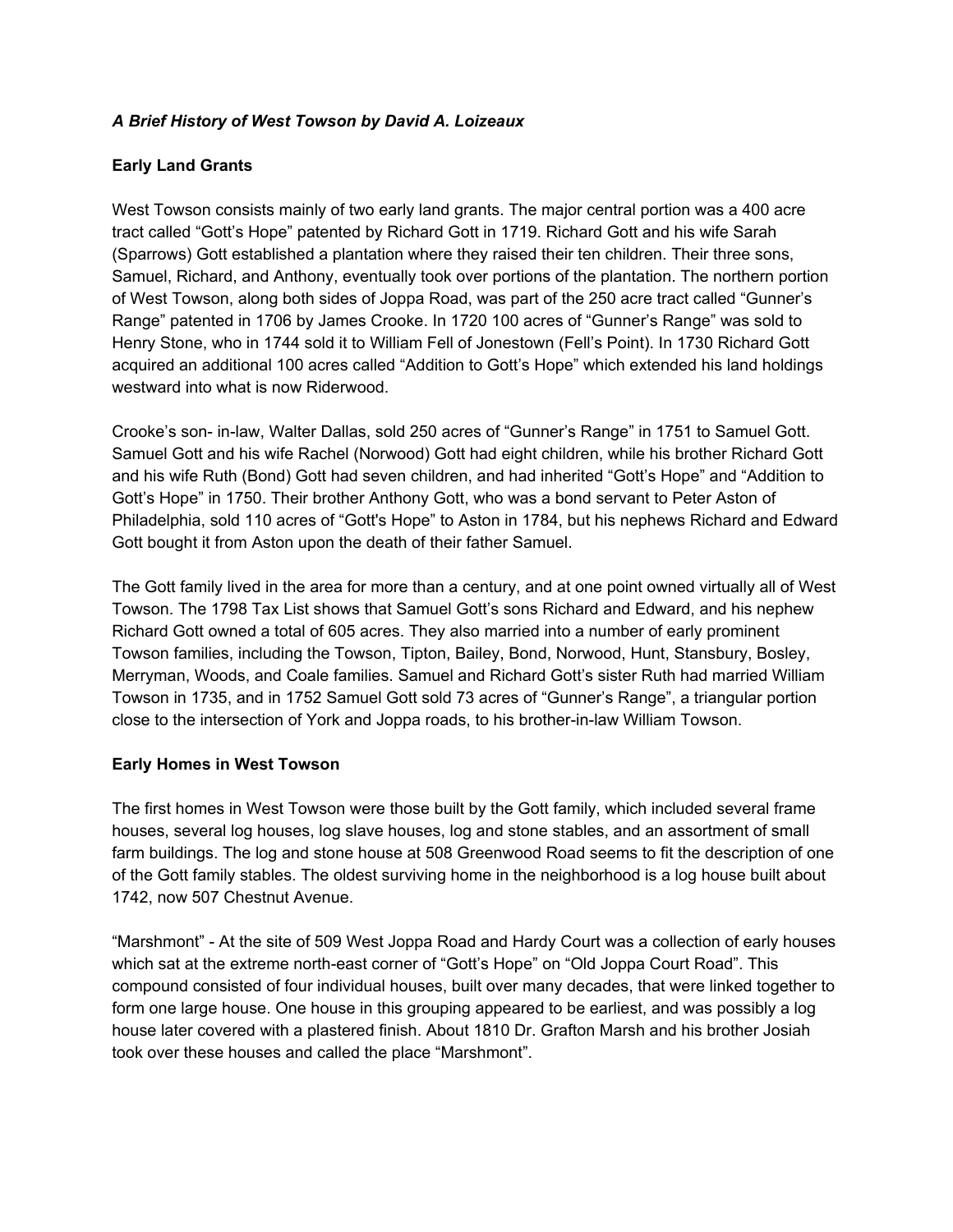Grafton Marsh was a surgeon with the Militia during the War of 1812. He never married, and his brother Josiah went into medical practice with him in this house. Josiah Marsh married Eliza Taylor but had no children. After the death of Dr. Grafton Marsh in 1825, Josiah took over the medical practice and the home. Their nephew, Grafton Marsh Bosley, after his schooling, joined the practice with Josiah. At the death of Josiah Marsh in 1850 his wife Eliza moved to Ohio, and Grafton M. Bosley inherited the medical practice, this old house, and 140 acre farm. Dr. Bosley and his wife Margaret M. Nicholson then built a new home at "Highland Park" called "Uplands", now the central portion of the Presbyterian Home. "Marshmont" subsequently became the home of judge Richard Grason, Reverend William Paret the Episcopal Bishop of Maryland, Howard Rieman, and Hugh Price. It then went into the ownership of the Offutt family, Mr. and Mrs. Thiemann Scott "Buzzy" Offutt, Jr. being the last to live there. In 1977 this centuries-old house with a distinguished history was demolished for construction of the "Offutt Estates" development.

Old Joppa Court Road-Since the "Old Joppa Court Road" was the only road passing through West Towson virtually all of the early homes were built on the gently sloping south face of the Joppa Road ridge. West of Charles Street Avenue a two story Late Georgian stone house was constructed in 1803 on 13 1/2 acres on Joppa Road. Richard G. Woods owned this house in the 1850s, and after his death in 1859, at the age of forty-eight, this house was occupied by his son William C. Woods until about 1890. This house was subsequently owned by J.G. Pearce, and Mary Creaghan, and now is addressed as 7106 Charles Spring Way. $\Box$ Some time in the 1840s Philip Debaugh, a butcher, built a house on 14 1/2 acres on Joppa Road near the Woods home. In the late 1850s Philip Debaugh's son, Julius Debaugh, a carpenter, built a house nearby on Joppa Road. Next to the Woods house was a house built by J. Alexis Shriver who lived here in the late 1860s through the 1890s. Shriver later was founder and president of the Towson and Cockeysville Electric Railway Company. This house sat in the present path of the Charles Street extension just south of Joppa Road.

"Althier Farm" and "Chestnut Summit" - James Boyce, a coal dealer, built a home about 1860 on 39 1/2 acres on Joppa Road. Mr. Boyce was very successful in his coal enterprises and became quite wealthy. He and his wife Elizabeth then purchased both Debaugh houses and razed them to build a large Victorian Gothic stone mansion designed by architect Henry Brauns, which sat at the site of Blakehurst, and they called the estate "Chestnut Summit". Next to the Boyce estate, at the site of Pickersgill, was a house built some time before 1850 which was owned by William Althier, a farmer, in the late 1840s and early 1850s. The original portion of this house may well have been built in the 1700s by the Gott family. This property, known as "The Old Althier Farm", was sold to B.C. Burrell who lived there in the 1860s. The farm was sold to Isaac Hartman some time before 1877. Mr. Hartman was active in the Catholic Church and was instrumental in the establishment of a Catholic Church in Towson. Issac and Catherine Hartman lived here until some time after 1882 when the farm was sold to Henry Imwold who owned several furniture stores. When Henry and Anna Imwold bought this house and 16 acre property they named the place "Dulce Domum", and raised their six children here. Then a new road was created between the Boyce and Imwold estates and Mr. Imwold sold a tract on this road to Charles H. Weir who took over 9 acres and an 1878 house on the property, and called the place "Hawthornden". This house, designed by architect Thomas C. Kennedy, is located at 602 Chestnut Avenue. The new road was first called Weir Avenue and later became Chestnut Avenue. Also part of the Imwold estate was a home called "Clarendon". This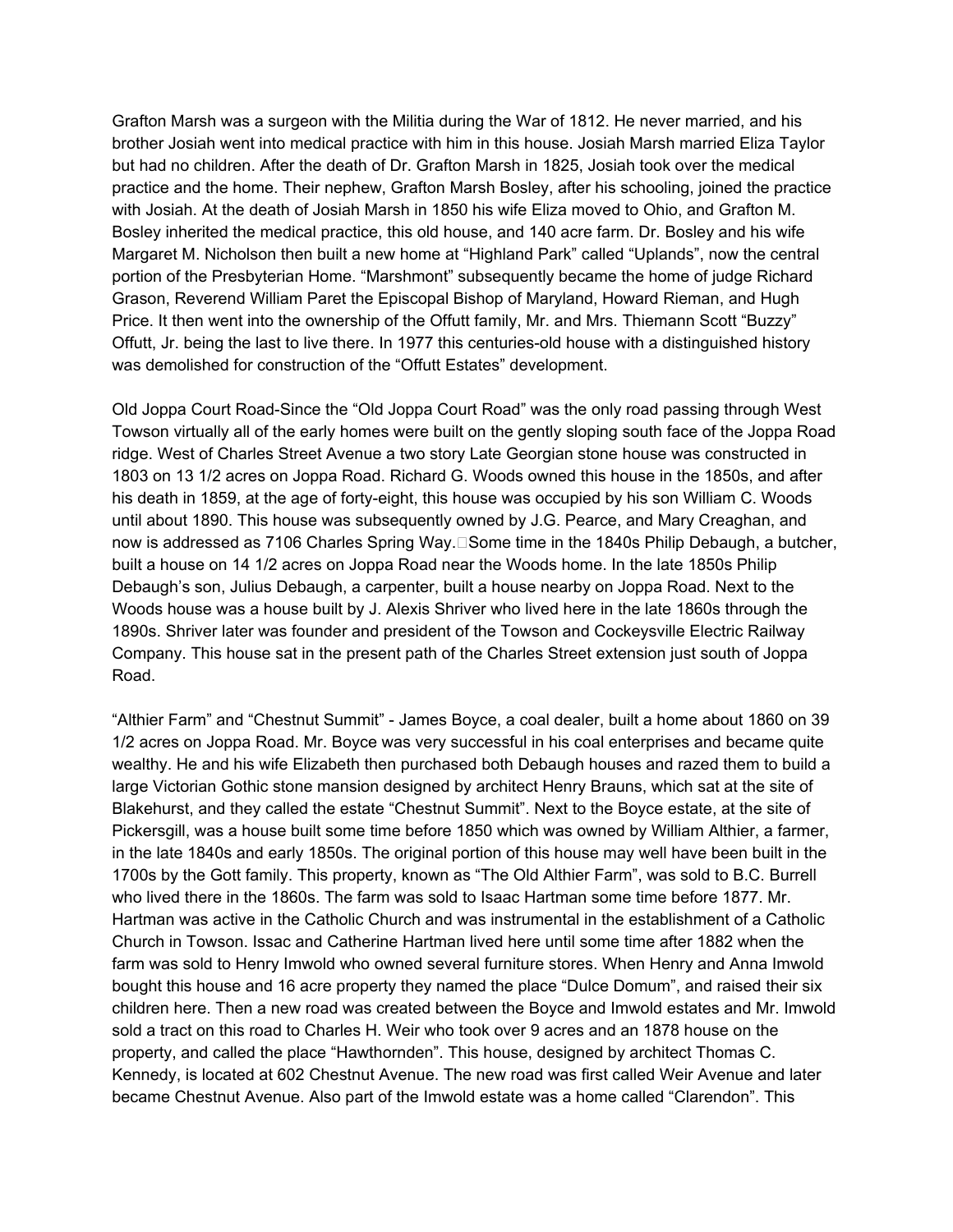home, said to have originally been a carriage house, was remodeled as a residence as early as 1882, and is located at 605 Charles Street Avenue.

At James Boyce's death in 1892 his son William W. Boyce and W.A. Fisher then sold the Boyce property in both large tracts and small parcels, between 1898 and 1915. Benjamin Franklin Deford, a leather merchant, purchased 67 acres of the estate and the "Chestnut Summit" mansion. The remainder of the estate was divided, under the name "Kalmia Park", into 52 parcels of 4 to 10 acres each. A road was then created to connect Chesapeake Avenue westward to Ruxton, and was named Boyce Avenue, while the private road to the log and stone house on the south- western part of the property was connected to Boyce Avenue, and called Division Avenue, then later became Greenwood Road. John F. Deford, a leather merchant, purchased 4 of the "Kalmia Park" parcels totaling 32 acres, and in 1911 built "Greenwood", a brick Greek Revival mansion overlooking Boyce Avenue, designed by architect Lawrence Hall Fowler, now headquarters for the Baltimore County Board of Education. Mr. Goldsborough purchased 29 acres and built a home on Chestnut Avenue, later demolished, and now the site of the Loyola Blakefield tennis courts. In 1915 Col. Sherlock Swann purchased the Goldsborough property and an additional 15 1/2 acres, called the place "Briarwood", and built a brick Georgian Revival home, also designed by architect Lawrence Hall Fowler, which is now "Xavier Hall" of Loyola Blakefield.

Mrs. George Abell, owner of "Sherwood Park" on the north side of Joppa Road, purchased ten parcels totaling 53 acres. South of Boyce Avenue two parcels in Ruxton were sold to the Levering family, and 17 parcels, totaling 116 acres were sold to Samuel W. Lippencott. Robert B. Deford, also in the leather business, then purchased "Dulce Domum" and called the place "Folly Farm". Mr. Imwold then established a farm at the corner of Charles Street Avenue and Boyce Avenue, on land purchased from the "Sheppard Asylum", and in 1910 built a Foursquare style home, now 6765 Charles Street. In 1943 the "Old Althier" $\square$  house and its 16 acre grounds were bought by Pickersgill for use as a summer home for their residents, then became a year round retirement home. One of the first residents of Pickersgill was Olga (Imwold) Berndt who grew up in the old house. In 1958 the house was demolished to make way for a new building.

"Woodbine" - In 1850 Amos and Ellen Matthews built a home and operated a 150 acre farm between Charles Street Avenue and just west of the current Highland Avenue, which was a portion of the Gott plantation, and called the place "Woodbine". Amos and Ellen raised eight children on this farm. Amos, from a Quaker family that lived in the "Quaker Bottom" area of Baltimore County, was a Baltimore attorney. Ellen was a sister of Grafton and Josiah Marsh. The home was a large, square, Italianate Revival style house, made popular by Andrew Jackson Downing through his architectural pattern books. The detailing typical of this style was absent in this particular house, probably due to the simplistic Quaker background of Mr. Matthews. Extensively remodeled with the addition of an attic with dormers and a stucco finish, this house is now the Weatherly home at 577 Woodbine Avenue. At Amos Matthews' death in 1874, his wife Ellen sold "Woodbine" to Thomas M. Keerl, a Baltimore attorney. Keerl's wife C. Spaight Donnell was a grand-daughter of Richard Dobbs Spaight one of the "founding fathers" of the nation. Thomas and Spaight Keerl raised their three children here and owned the farm for nearly twenty years, until Thomas' death in 1890, when his wife deeded the property to the Protestant Episcopal Diocese of Maryland. The old Matthews farm was then taken over by the Bosley's son, Arthur Lee Bosley, and attorney Richard H. Pleasants. Then about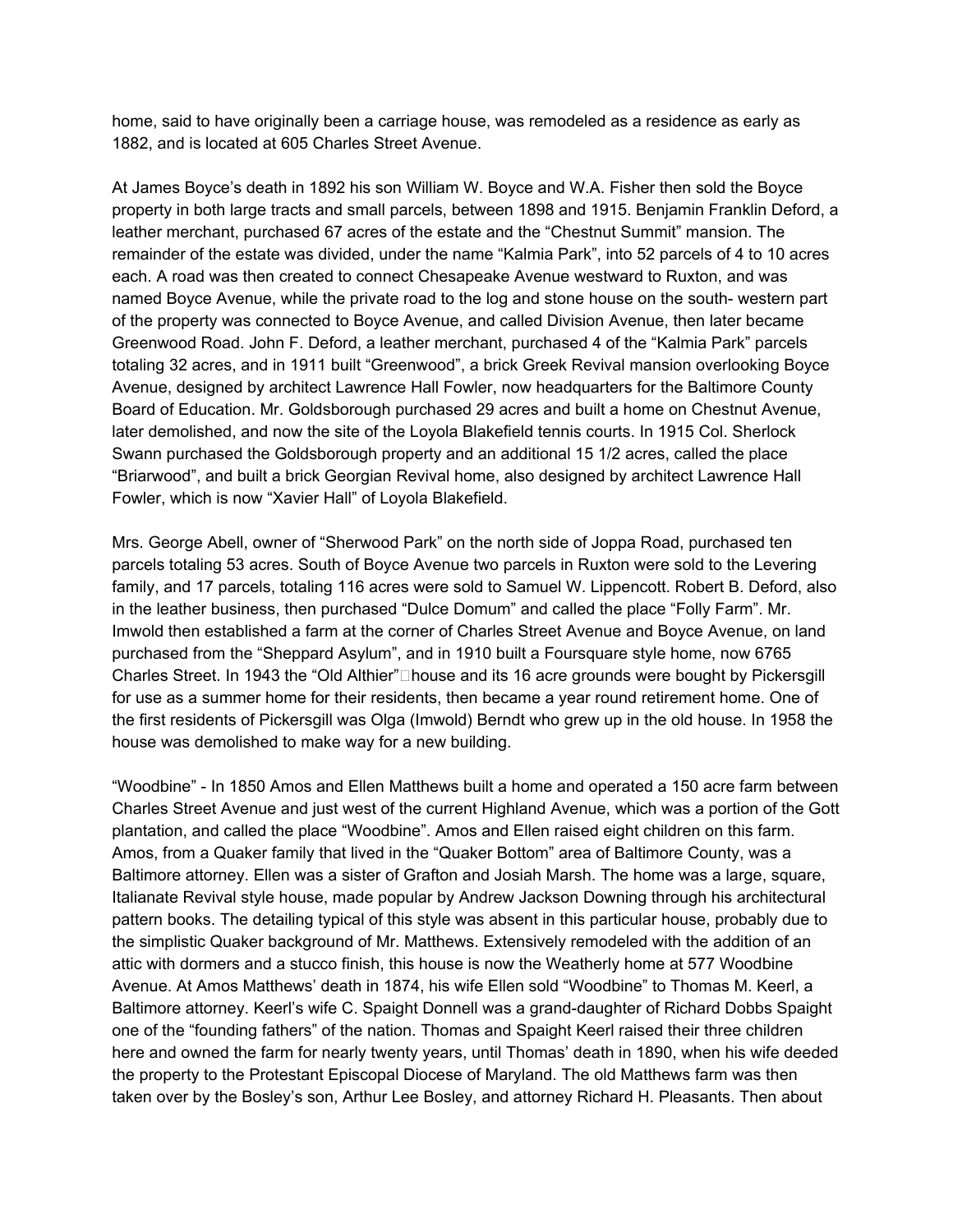1898 Allegheny Avenue was extended west through the farm and connected to Charles Street Avenue, and about 1902 the driveway was made a public street, extended south to Chesapeake Avenue, and called Woodbine Avenue.

# **Turn-of-the-Century Growth**

In 1892 John Hampshire built a home at 702 Joppa Road. Adjacent to "Marshmont" property belonging to Arthur Lee Bosley was sold off about 1895 and Charles C. Shuster built a home at 511 Joppa Road. In 1898 Charles B. Bowen built a Victorian Colonial Revival house at 535 Allegheny Avenue. In the first decade of the 20th Century sixteen homes were built in the area, among them some stately homes, including "Highland Hill" the 1903 Shingle Style home of John Grason at 502 Highland Avenue, and the 1903 home of John T. Hershner, Assistant Baltimore County School Superintendent and trustee of the Towson Kiwanis Club, at 605 Joppa Road. In 1907 the Queen Anne style home of State Senator Newton D.R. Allen was built at 517 Joppa Road, and in 1908 the home of Charles F. Imwold was built at 601 Joppa Road. Over several decades the Matthews farm was then leased and sold off by Richard and Marie Pleasants who sold the old Matthews house and 5 1/2 acres to Lewis Klein. Mr. Klein built large greenhouses for the operation of L.H.A. Klein's Florist. Later Leroy Y. Haile sold the house to Joshua Worthington Weatherly. George and Mavice Groom bought 5 3/4 acres on Woodbine Avenue in 1902, built a farm house, now 572 Woodbine, and established "Groom's Dairy". The Groom family also owned Groom's Restaurant on York Road. William T. and Edith Fishpaugh built a home at Chesapeake and Woodbine Avenues, now 412 Woodbine, in 1904 and operated a 2 1/2 acre farm. John A. Horn, a house builder and wood shop teacher, built an early Prairie Style home about 1910 at the corner of Chesapeake and Charles Street Avenues, operated a 17 acre farm, had a small dairy herd, and he and his wife Christine sold home made ice cream from a small grass-roof windmill stand at the corner of Chesapeake and Woodbine Avenues. In 1909 Patrick Hanley, a railroad clerk, built a home on the north side of Joppa Road, which was demolished in 1966. John L. Wagner built a home on 16 acres at Joppa Road and Chestnut Avenue about 1910 and operated a florist business. In 1915 Mr. H. Burke and N.D. Lynn, in the midst of farmland, built homes on 3 1/2 acre lots, now 503 and 505 Woodbine. Later 503 was the home of attorney Duncan Cornell, while 505 was the home of John H. Hale and was for many years the home of his daughter Helen (Hale) Weed.

Alfred S. Loizeaux, an engineer with Baltimore Gas and Electric Company, who had been renting the house at the north-east corner of Allegheny and Woodbine since 1908, built a large Dutch Colonial home in 1916 on Chesapeake Avenue. He and his wife Edith and their eight children operated a 22 acre farm known as "Burnbrae" between Chesapeake and Woodbine Avenues. On the east side of Chesapeake Mr. S. Hardin had a 4 1/2 acre farm, and Howard L. Wells had a 9 acre farm. Harold Scarborough, correspondent with the Baltimore Sun and publisher of The Union News, had a 5 acre estate, later owned by the Gessford family, then by Gaylord "Peck" Auer of the Bachrach Rasin Company. These three homes were demolished between 1979 and 1985. On the opposite side of Chesapeake, Thomas W. Offutt had purchased 16 acres of the old Matthews farm, and in 1924 his heirs donated the land for the construction of the "Kelso Home" orphanage for girls, now the YMCA.

## **The Subdivisions**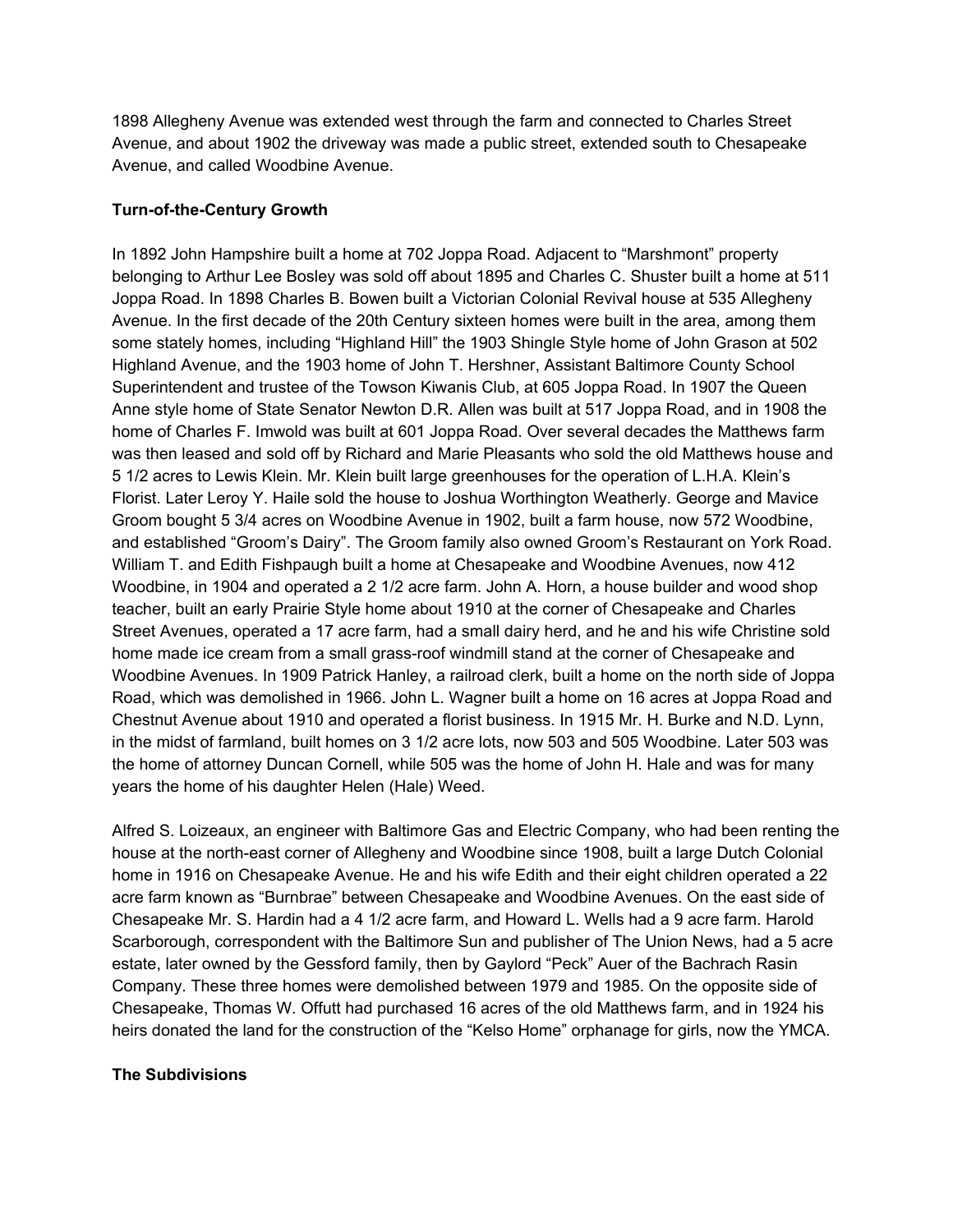With the westward extension of Allegheny Avenue, between 1900 and 1920 about 30 more homes were built in West Towson. Sixteen of these were built on Allegheny including the homes of William Sites, Conrad Sohn, William Bayne, George Coale, Carroll Van Horn, D. Raphel, Charles Whitaker, Harry Busick, and Bernard Sieverts. On Chesapeake Avenue Elmer Haile, Marrion Merryman, and T. German built homes, while Albert Debaugh, Charles Werner, Douglas Winger, and George Hokemeyer built homes on the newly created Debaugh Avenue. Then beginning in the 1920s, after the first World War, a building boom took place as a number of tracts of the old Matthews farm continued to be subdivided for house lots. Nine houses were built on Allegheny Avenue, including the homes of Howard H. Swem, Milton O. Storne, Clarence W. Robinson, Norman R. Poole, Harry Hook, George W. Dance, and Edward M. Frost. Eight were built on Woodbine Avenue, including the homes of H.L. Debaugh, H. Grant German, William Brainerd, David E. Catterson, G. Howard Amrein, George L. Smith, and Paul S. Hoffman. Several houses each were build on Joppa Road, North Bend Road, Highland Avenue, and Charles Street Avenue, including the homes of H.P. Price, Frederick H. Dolenberg, Henry N. Trapp, Lewis B. Hill, Gertrude Schuster, Henry J. Raphel, Milton E. Kirkpatrick, and James E. France. Through the 1920s Lee Stebbins developed the "Stebbins" subdivision creating Park Avenue and Park Lane with 50 homes, and the "Charles Street Heights" subdivision added 10 homes. The Henry Imwold farm at Charles Street Avenue and Boyce Avenue was subdivided and "Villa Madrid" and the John J. Ekin house were built in 1925. In 1927 the Deford family sold "Greenwood" to the Lutheran Deaconess School; "Briarwood" and 45 acres was sold to the Jesuits who moved their Loyola High School there from Baltimore City; "Chestnut Summit", the Boyce mansion, and "Folly Farm" were sold to Mission Helpers, who later sold "Folly Farm" to Pickersgill. In the 1930s Alfred S. Loizeaux developed the "Burnbrae" subdivision creating Orchard Road, Burnbrae Road, and $\Box$ Bonnie Hill Road with 24 homes; "Marlywood" created Marwood Road with 14 homes and Woodbine Terrace with 12 homes, "Horncrest" added 16 homes, and "Lombardy Place" added 10. In the 1940s the "Morningside" subdivision created 30 homes, "Locksley Hall" added 14, and the "Woodbine" subdivision of the old Fishpaugh farm added 6 homes. The "Wagner" subdivision created 19 homes on Round Oak and Joppa Roads. The largest building boom took place after World War II, in the 1950s. The remainder of the Deford property, not sold to religious institutions, was subdivided as the "Chestnut Hill" subdivision which created Piccadilly Road, Trafalgar Road, and Eton Road with 110 homes, while the "Charles Terrace" subdivision created Loyola Drive, Range Road, and Range Court with 49 homes. Also in the 1950s the old Groom farm was developed as the "Old Court" subdivision creating Groom Drive with 12 homes, while the "Riderwood Hills" subdivision created Meadow Ridge Road with 14 homes.

The development in West Towson continued in the 1970s with "Charles Street Overlook" and the addition of 18 homes on Joppa Road, while the "Chestnut Glen" subdivision added 11 homes. In the 1980s "Hampshire Woods" and "Chesapeake Stone Manor" on Chesapeake Avenue added 25 homes, and "Offutt Estates" on Joppa Road created Hardy Court with 10 homes. After receiving a large amount of fill dirt from the foundation of the new courts building, the "Eldorado Hills" subdivision of the old Horn farm created Barranco Court with 7 homes. In the 1990s the "Greenwood Estates" subdivision on Greenwood Road added 5 homes, and "The Willows of Ruxton" development on Charles Street created Charles Spring Way with 17 homes. Throughout the neighborhood there were also about 30 homes added as one or two house "infills" built on larger or vacant lots between 1970 and 2005. Over the years a number of families have had several homes